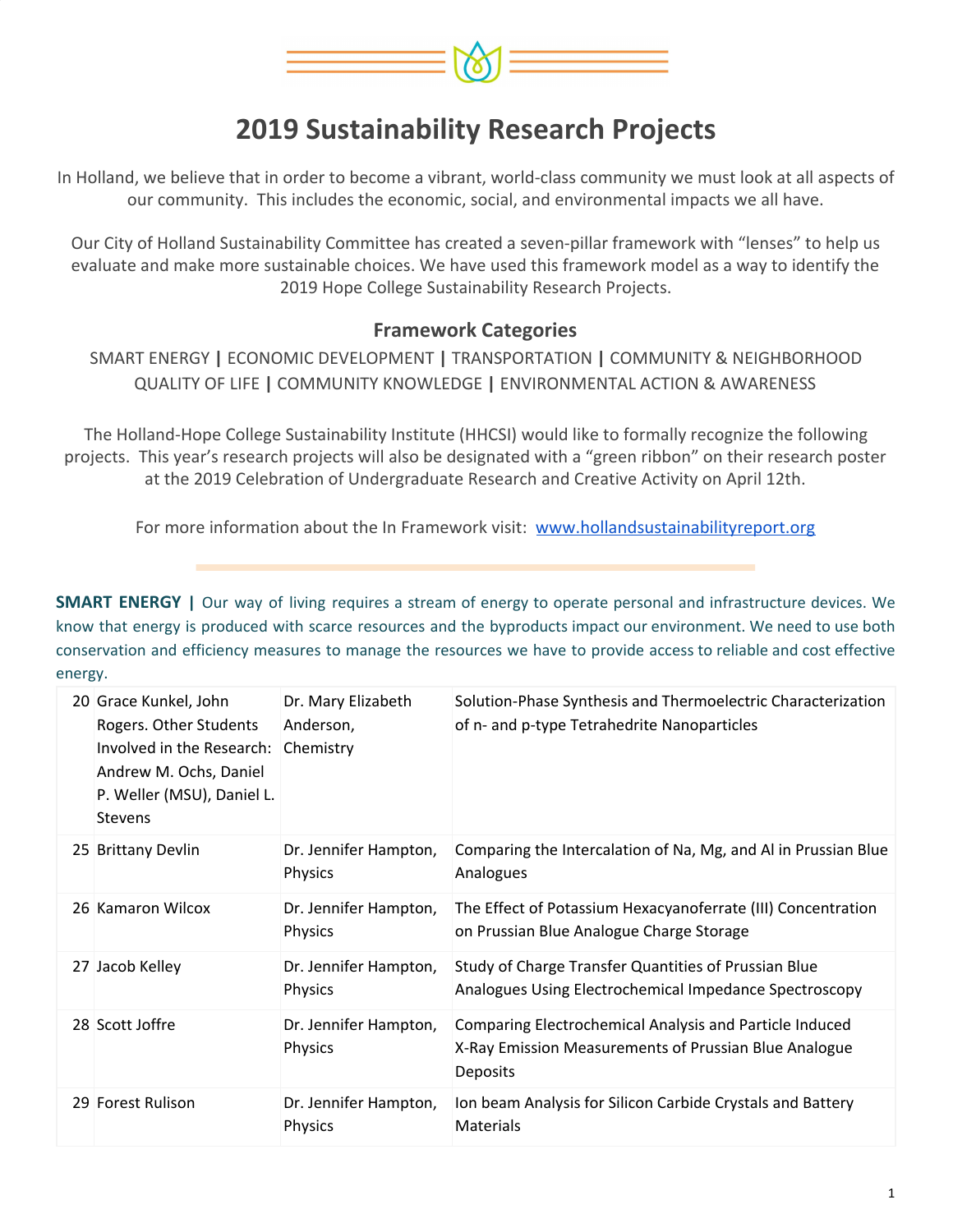

**ECONOMIC DEVELOPMENT |** The business community is the driving engine within the area. While it is dependent on community resources and structure for support, it generates capital essential to growth and development.

| 7 Caleb Tallquist, Louis<br>Kopp | Dr. Mike Jipping,<br><b>Computer Science</b> | Bilancio: An Easy Way to Manage Your Money                                                |
|----------------------------------|----------------------------------------------|-------------------------------------------------------------------------------------------|
| 141 Quincey Glupker              | Dr. Steven McMullen,<br>Economics            | The Impact of Immigration on Wages in the United States                                   |
| 142 Yizhe Zhang                  | Dr. Steven McMullen,<br>Economics            | The Impact of Income Differentials on the Decision to<br>Immigrate                        |
| 143 Nicholas Schanhals           | Dr. Steven McMullen,<br>Economics            | The Impact of Immigration on Wages: An Empirical Analysis<br>Controlling for Skill-Level  |
| 144 Olivia McCalla               | Dr. Steven McMullen,<br>Economics            | The Impact of Unemployment on Wage Rates                                                  |
| 154 Mason Schut                  | Dr. Steven McMullen,<br><b>Economics</b>     | Diversification of Wealth and Wealth Management across<br>Socioeconomic Status            |
| 155 Christian Rhoades            | Dr. Steven McMullen,<br><b>Economics</b>     | The Effects of Minimum Wage Laws on SNAP Enrollment in the<br><b>United States</b>        |
| 156 Thomas Kouwe                 | Dr. Steven McMullen,<br>Economics            | The Effect of Maryland's Minimum Wage Hike on Employment:<br>A Synthetic Control Analysis |

**COMMUNITY & NEIGHBORHOOD |** The fiber of our lives can be traced to the places we live and the individuals we interact with on a daily basis. The places we live support the development of our personalities and perspectives on life. Communities at all scales have a vital role to play. Encouraging vital and effective communities is an important element.

| 65 John McMorris                                                                      | Dr. Yew-Meng Koh,<br><b>Mathematics</b>         | Using Factor Analysis in Variable Selection and Clustering of US<br><b>Mass Shooting Incidents</b>                                                |
|---------------------------------------------------------------------------------------|-------------------------------------------------|---------------------------------------------------------------------------------------------------------------------------------------------------|
| 66 Tyler Gast. Other<br>Students Involved in<br>the Research: John<br><b>McMorris</b> | Dr. Yew Meng Koh,<br><b>Mathematics</b>         | Classifying and Predicting US Mass Shooting Incidents                                                                                             |
| 112 Kinzly Dressler, Braden<br>Griffin                                                | Dr. Virginia Beard,<br><b>Political Science</b> | Swing Vote Influencers on Congressional Roll Call in 2018                                                                                         |
| 113 Taylor White                                                                      | Dr. Virginia Beard,<br><b>Political Science</b> | Does the Digital Divide Exist and How is it Affecting Africa?                                                                                     |
| 114 Makena Mugambi                                                                    | Dr. Virginia Beard,<br><b>Political Science</b> | Does the Digital Divide Exist and How is it Affecting Africa?                                                                                     |
| 115 Claire Bates                                                                      | Dr. Virginia Beard,<br><b>Political Science</b> | Is There a "Resource Curse" and What does Africa Reveal about<br>Its Existence and Impact on Political and Economic Stability and<br>Development? |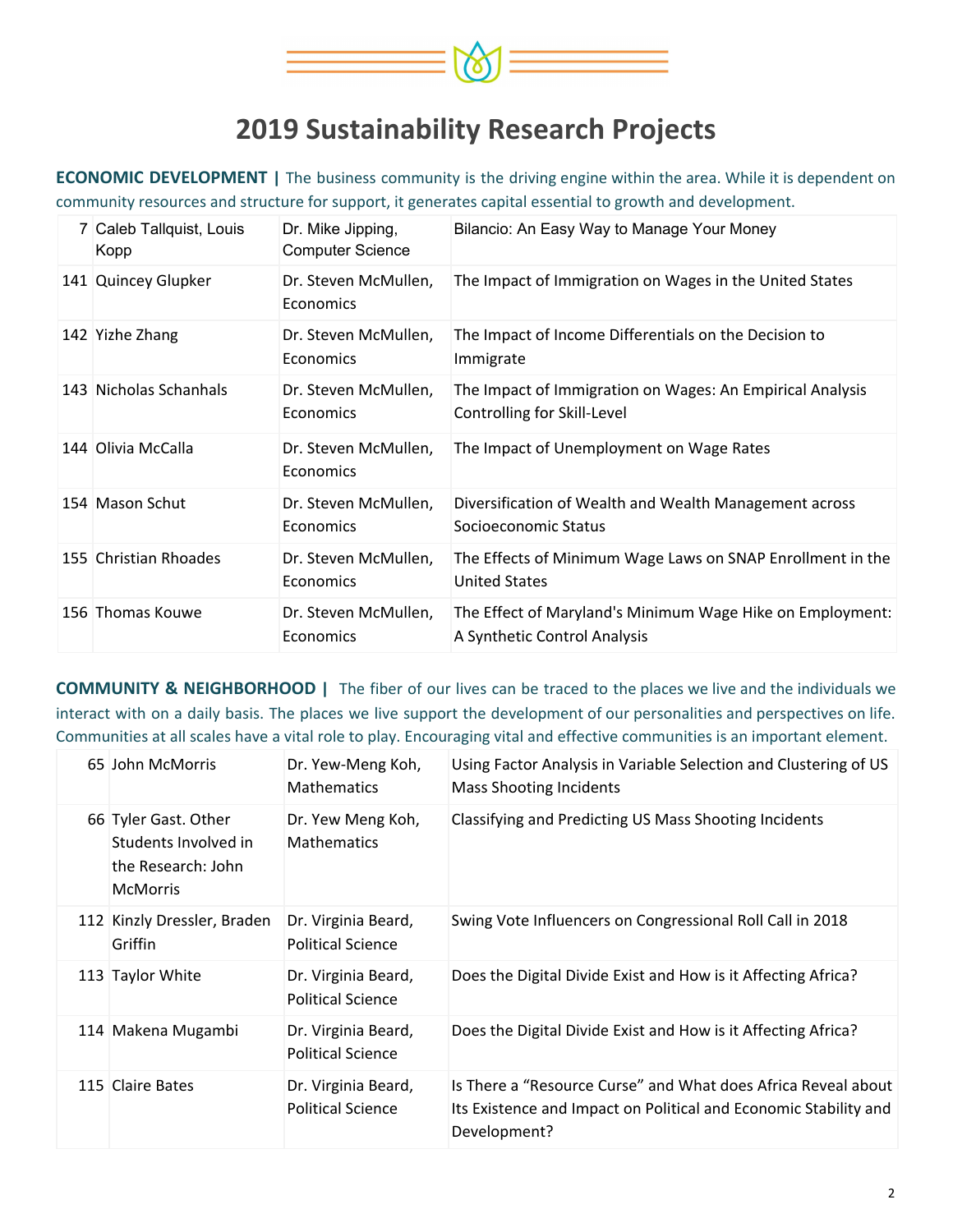

| 116 Luke Rufenacht                                       | Dr. Virginia Beard,<br><b>Political Science</b>         | The Resource Curse in Africa                                          |
|----------------------------------------------------------|---------------------------------------------------------|-----------------------------------------------------------------------|
| 117 DeVante Cosby                                        | Dr. Virginia Beard,<br><b>Political Science</b>         | Foreign Aid and African Political and Economic Development?           |
| 118 Sanny Yang                                           | Dr. Virginia Beard,<br><b>Political Science</b>         | Foreign Aid and African Political and Economic Development            |
| 119 Maddie Smith,<br>Nazareth Frezghi                    | Dr. Virginia Beard,<br><b>Global Politics</b>           | <b>Global Politics: Political Culture B</b>                           |
| 120 Ester Fletcher                                       | Dr. Lynn Japinga,<br>Women and Gender<br><b>Studies</b> | The Alternative Black Girl in Popular Culture: An Examination         |
| 123 Kinzly Dressler                                      | Dr. Rachel Schutte,<br><b>Political Science</b>         | Trends in Roe Roll Call Voting                                        |
| 124 Elisabeth Beck                                       | Dr. Rachel Schutte,<br><b>Political Science</b>         | The Role of Minority Parties in Coalition Governments                 |
| 125 Emily Marino                                         | Dr. Rachel Schutte,<br><b>Political Science</b>         | Geographical Coercion: Land Dividing the U.S. Along Partisan<br>Lines |
| 126 Katheryn Irwin                                       | Dr. Rachel Schutte,<br><b>Political Science</b>         | Rural Brain Drain                                                     |
| 127 Abigail Finnegan                                     | Dr. Rachel Schutte,<br><b>Political Science</b>         | Women and Political Participation                                     |
| 128 Erick Núñez                                          | Dr. Rachel Schutte,<br><b>Political Science</b>         | Living in Fear: The Politics of Sanctuary Cities                      |
| 129 Molly Douma, Maryah<br>Phillips                      | Dr. Virginia Beard,<br><b>Political Science</b>         | Public Opinion and Influences on Government Assistance                |
| 130 Isabel Hodson, Andrew<br>Porter, Audrey<br>Revercomb | Dr. Virginia Beard,<br><b>Political Science</b>         | <b>Political Opinion</b>                                              |
| 131 Natalie Harten,<br>Michelle Abraham                  | Dr. Virginia Beard,<br><b>Political Science</b>         | <b>Global Politics: Political Behavior A</b>                          |
| 132 Mike Boynton, Sophia<br>Rachor                       | Dr. Virginia Beard,<br><b>Political Science</b>         | <b>Global Politics: Political Culture A</b>                           |
| 135 Yung Yue Tneh                                        | Dr. Rachel Schutte,<br><b>Political Science</b>         | Influences of Corruption on Political Participation                   |
| 136 Madison Smith                                        | Dr. Rachel Schutte,<br><b>Political Science</b>         | <b>Political Polarization and Voter Turnout</b>                       |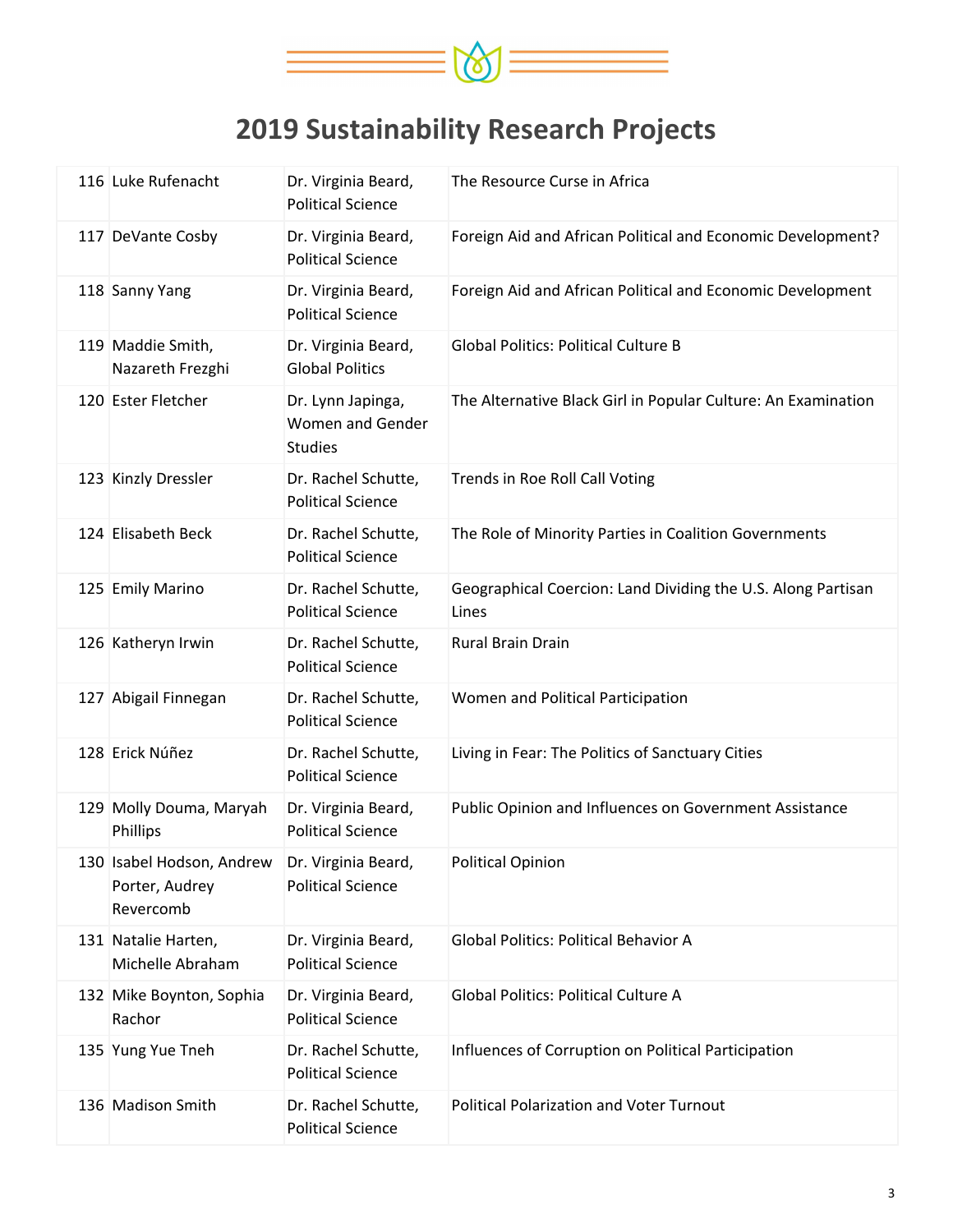

| 137 PJ Johnson      | Dr. Rachel Schutte,<br><b>Political Science</b> | Social Media Usage and Political Participation                                                                                                 |
|---------------------|-------------------------------------------------|------------------------------------------------------------------------------------------------------------------------------------------------|
| 138 Sarah Gargan    | Economics                                       | Dr. Steven McMullen, The Effect of a Changing Marriage Age on Marriage Continuity                                                              |
| 139 Leah Overbeek   | Economics                                       | Dr. Steven McMullen, The Role of Gender in Job Satisfaction                                                                                    |
| 183 Jenny Lussenhop | Dr. Deirdre Johnston,<br>Communication          | The Complex Role of the Church in South Africa in the<br>Justification of Apartheid, Racial Reconciliation, and the<br>Anti-Apartheid Struggle |
| 184 Leah Asen       | Dr. Marissa Doshi,<br>Communication             | Sheryl Sandberg: A look at Women in the C-Suite                                                                                                |
| 186 Halla Maas      | Dr. Jeanne Petit,<br><b>History Department</b>  | Hope College and the Vietnam War                                                                                                               |
| 191 Itzayana Zuniga | Dr. Deidre Johnston,<br>Communication           | <b>Trangenerational Trauma</b>                                                                                                                 |
| 195 Kamryn Ramsay   | Dr. Japinga, Women's<br>and Gender Studies      | Legalized Abortion and Women's Health: The True Defender of<br>Life                                                                            |
| 201 Hannah Barnes   | Dr. Kendra Parker,<br>English                   | Disability in Black Women's Speculative Fiction                                                                                                |
| 202 Cadence Jones   | Dr. Lynn Japinga,<br>Religion                   | Hysteria: A Look at Sexism in Medicine                                                                                                         |

**QUALITY OF LIFE |** Ultimately, it is the feelings and state of mind of individuals in the collective that make up a community's quality of life. The community through governmental, religious, business and social organization, makes decisions and supports actions that contribute to the community's well being.

| 10 Alexandra Vroom,<br>Emma Johnson,<br>Anastasia Perecki,<br>Lauren Czmer | Dr. Anita<br>Esquerra-Zwiers,<br><b>Nursing</b> | Mother's Milk for Michigan Infants: Exploring the Personal,<br>Social, and Biological Factors of Maternal Milk Supply       |
|----------------------------------------------------------------------------|-------------------------------------------------|-----------------------------------------------------------------------------------------------------------------------------|
| 13 Rebecca Chema                                                           | Dr. Anita<br>Esquerra-Zwiers,<br><b>Nursing</b> | Theory of Planned Behavior: Examining Breastfeeding<br>Intentions and Behaviors                                             |
| 16 Sarah Stroup                                                            | Dr. Vicki Voskuil,<br><b>Nursing</b>            | Exploring the Physical Activity Behavior and Needs of<br>Adolescent Girls Using Activity Trackers: A Mixed-Methods<br>Study |
| 18 Gretta Nyboer                                                           | Dr. Barbara Vincensi,<br><b>Nursing</b>         | The Effects of Self-Reported Spiritual Importance on Patient<br>Satisfaction With Chaplaincy Services                       |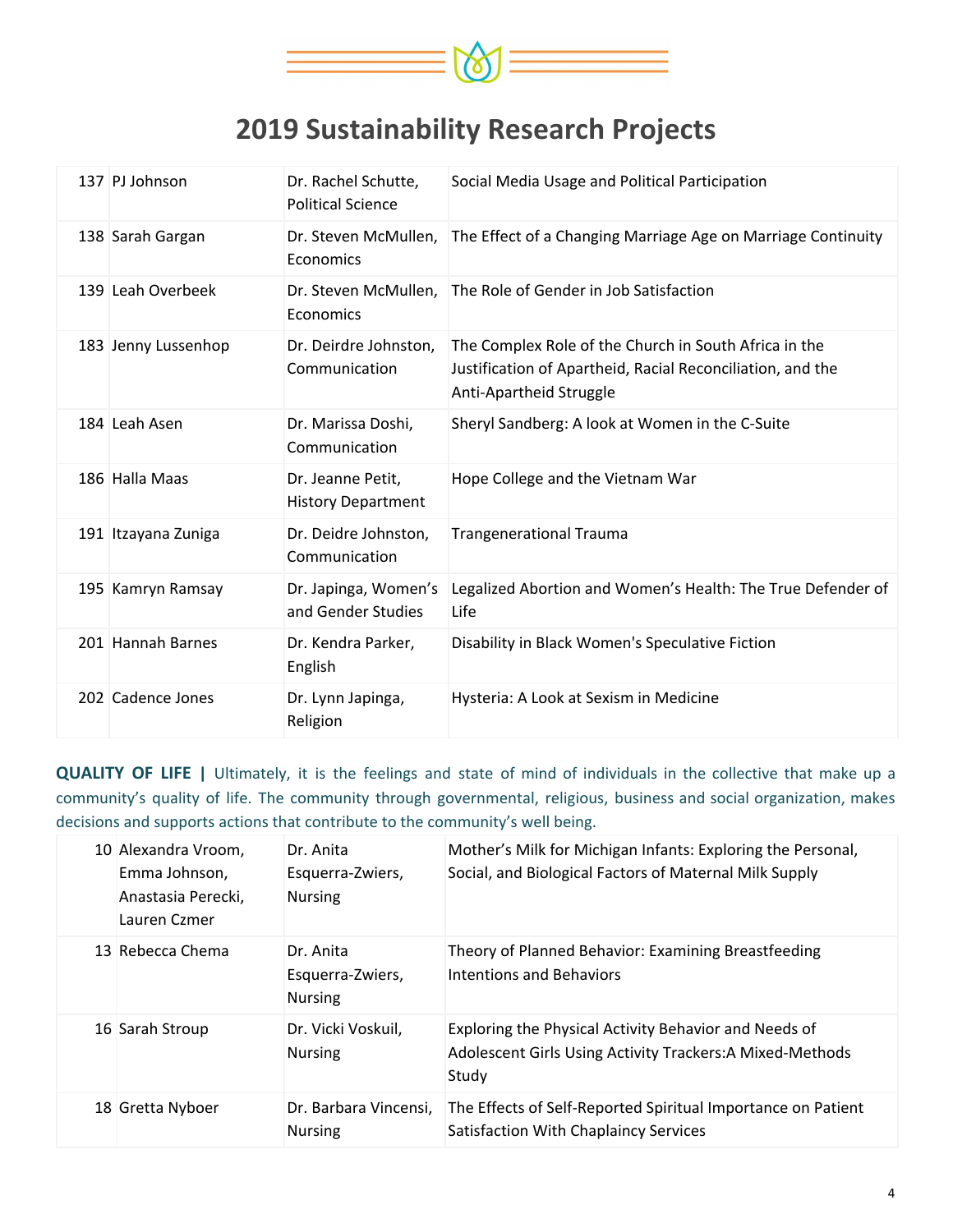

| 37 Michael Giurini                                                                                   | Dr. Kenneth Brown,<br>Chemistry                                     | Development of New Electrode Surfaces for Glucose Biosensors                                                                                 |
|------------------------------------------------------------------------------------------------------|---------------------------------------------------------------------|----------------------------------------------------------------------------------------------------------------------------------------------|
| 43 Joel Karsten                                                                                      | Dr. Maria<br>Burnatowska-Hledin,<br>Biology/Chemistry               | Use of the CRISPR/Cas9 Gene Knockout System to Study the<br>Effects of VACM-1/Cul5 on Cellular Proliferation                                 |
| 44 Skylar Sundquist                                                                                  | Dr. Maria<br>Burnatowska-Hledin,<br><b>Biology and</b><br>Chemistry | The Regulation of Cellular Proliferation by VACM-1/CUL5 is<br>Dependent on its Posttranslational Modifications by NEDD8                      |
| 45 Sarah Bonema                                                                                      | Dr. Maria Hledin,<br>Biology, Chemistry                             | Effects of VACM-1/Cul5 Gene Knockout in T47D Breast Cancer<br>Cells Using CRISPR-Cas9                                                        |
| 51 Lauren Evert, Gonzalo<br>Moya                                                                     | Dr. Andrew Gall,<br>Psychology and<br>Neuroscience                  | Mixed Mood State Behaviors and Circadian Dysfunction<br>following Homocysteic Acid Treatment: Potential Animal Model<br>for Bipolar Disorder |
| 52 Rebecca Messnick,<br>Lauren Evert, Cameron Psychology and<br>Everse, Micah<br>Manthei, Abby Rakus | Dr. Andrew Gall,<br>Neuroscience                                    | Biopsychosocial Correlates of Sleep Hygiene in Preschoolers                                                                                  |
| 53 Lauren Evert, Cameron Dr. Sonja<br>Everse, Rebecca<br>Messnick, Micah<br>Manthei, Abby Rakus      | Trent-Brown,<br>Psychology                                          | The Impact of Parent Awareness on Preschoolers' Sleep                                                                                        |
| 67 Noah Weigle. Other<br>Students Involved in<br>the Research: Clare Da<br>Silva, Leslie Perez       | Dr. Gerald Griffin,<br>Psychology and<br>Biology                    | Impact of HSV-1 on an in vitro Model of Traumatic Brain Injury                                                                               |
| 70 Nicholai Shaw, Lilly<br>Hemesath, Nina<br>Cuthrell                                                | Dr. Alyssa Cheadle,<br>Psychology                                   | The Association between the Postpartum Period and<br>Depressive Symptoms                                                                     |
| 71 Anna Langholz. Other<br>Students Involved in<br>the Research: Allie<br>Thiel, Trevor Sooy         | Dr. Alyssa Cheadle,<br>Psychology                                   | Associations Between Social Support and Positive Psychosocial<br>Variables in Pregnant Women                                                 |
| 72 Lauren Thorne, Allison<br>Darnell, Yuankun Gu                                                     | Dr. Alyssa Cheadle,<br>Psychology                                   | Resilience and Health in College Students                                                                                                    |
| 85 Michael Dennis, Barry<br><b>Bait</b>                                                              | Engineering                                                         | Dr. Katharine Polasek, EEG Analysis of Physically and Electrically Activated Sensation                                                       |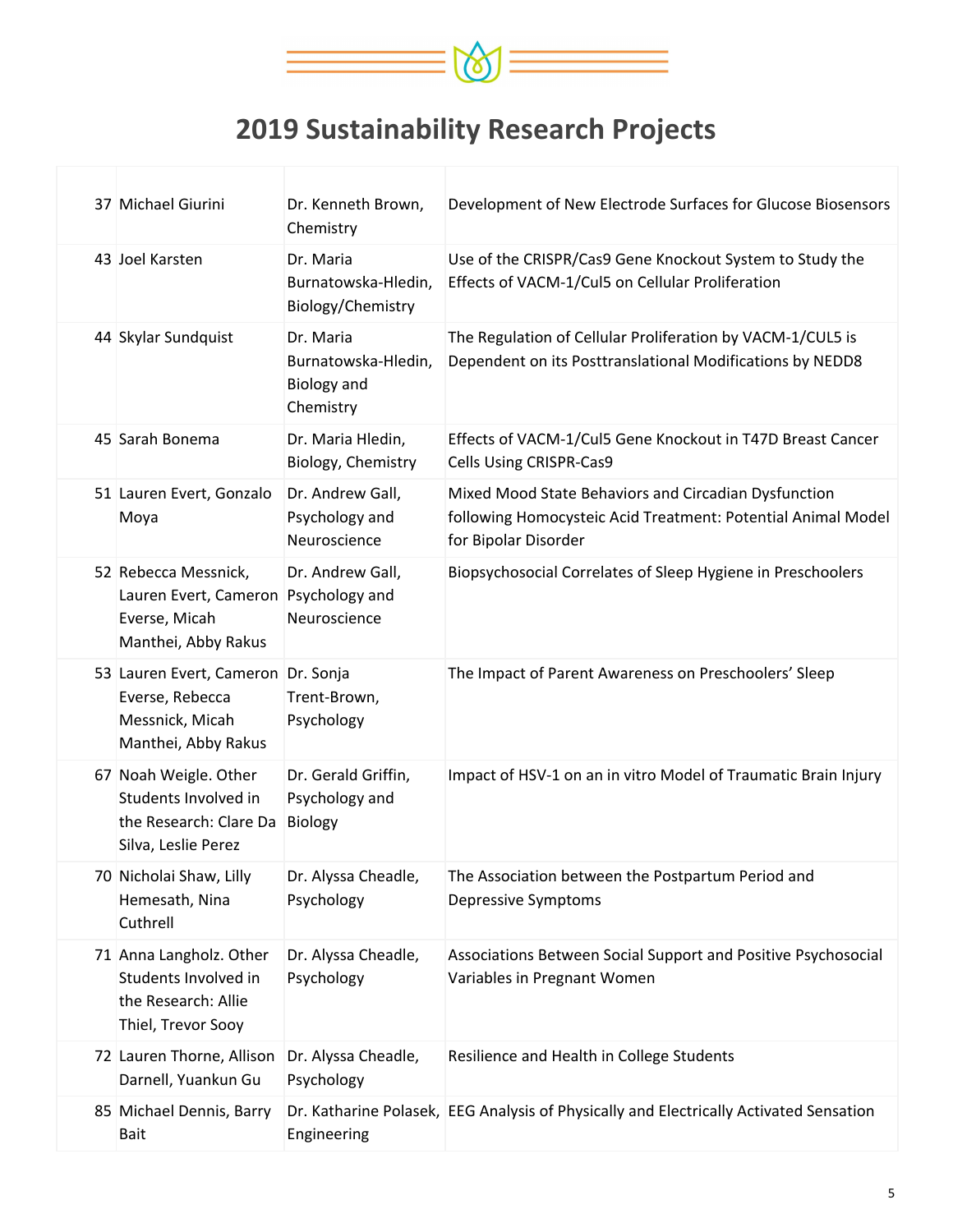

| 86 Joseph Krocker                                                                                                                                                                                                                                                        | Engineering                          | Dr. Katharine Polasek, A Model of Selective Activation Using Surface Electrical<br>Stimulation                          |
|--------------------------------------------------------------------------------------------------------------------------------------------------------------------------------------------------------------------------------------------------------------------------|--------------------------------------|-------------------------------------------------------------------------------------------------------------------------|
| 101 Kayla Russell, Noah<br>Weigle                                                                                                                                                                                                                                        | Dr. Gerald Griffin,<br>Biology       | Testing the Impact of Neuronal Damage on HSV-1 Latency                                                                  |
| 110 Karissa Libson                                                                                                                                                                                                                                                       | Dr. Steven<br>Hoogerwerf, Religion   | Caring for Difficult Patients: A Workshop Identifying Challenges<br>and Opportunities                                   |
| 121 Amy Beasley                                                                                                                                                                                                                                                          | Dr. Katelyn Poelker,<br>Psychology   | Evidence for Equality?: Guatemalan Adolescents' Views on<br>Gender                                                      |
| 122 Jana Sahyouni, Sydney<br>Hudock                                                                                                                                                                                                                                      | Dr. Katelyn Poelker,<br>Psychology   | Who I Am: A Mixed-Methods Analysis of Guatemalan<br>Adolescents' Identity Development                                   |
| 133 Hannah Bugg. Other<br>Students Involved in<br>the Research: Victoria<br>Gardner, Lucy Cousens                                                                                                                                                                        | Dr. Lindsey Root<br>Luna, Psychology | Self-Regulation Predicts Virtue and Flourishing, above and<br>beyond Self-Control                                       |
| 134 Ashley Hayden, Katrina Dr. Charlotte<br>Clayton, William Lake,<br>Isabelle Matthews,<br>Jonah Oman, Emily<br>Peterson, Matthew<br>Schuiling, Amanda<br>Schultz. Other<br>Students Involved in<br>the Research: Hannah<br>Bugg, Lucy<br>Cousens, Victoria<br>Gardner. | vanOyen-Witvliet,<br>Psychology      | The Psychophysiology of Accountability                                                                                  |
| 145 Victoria Gardner,<br>Samantha Stall,<br>Michala Ringquist,<br>Caitlyn Heidenga,<br>Isabel Cunningham                                                                                                                                                                 | Dr. Alyssa Cheadle,<br>Psychology    | The Relationship between Resilience and Acute Stress                                                                    |
| 146 Michala Ringquist,<br>Caitlyn Heidenga,<br>Bailey Butler, Sarah<br>Altieri                                                                                                                                                                                           | Dr. Meagher,<br>Psychology           | Sit Down. Be Humble: Assessing Intellectually Humble Behaviors<br>in Groups and Individuals                             |
| 147 Reece Lindemann,<br>Kimberly Paquette                                                                                                                                                                                                                                | Dr. Alyssa Cheadle,<br>Psychology    | <b>Work Stress and Pregnancy</b>                                                                                        |
| 151 Sarah Mozdren                                                                                                                                                                                                                                                        | Economics                            | Dr. Steven McMullen, The Effects of Health Insurance on Alcohol Consumption:<br>Analyzing the Existence of Moral Hazard |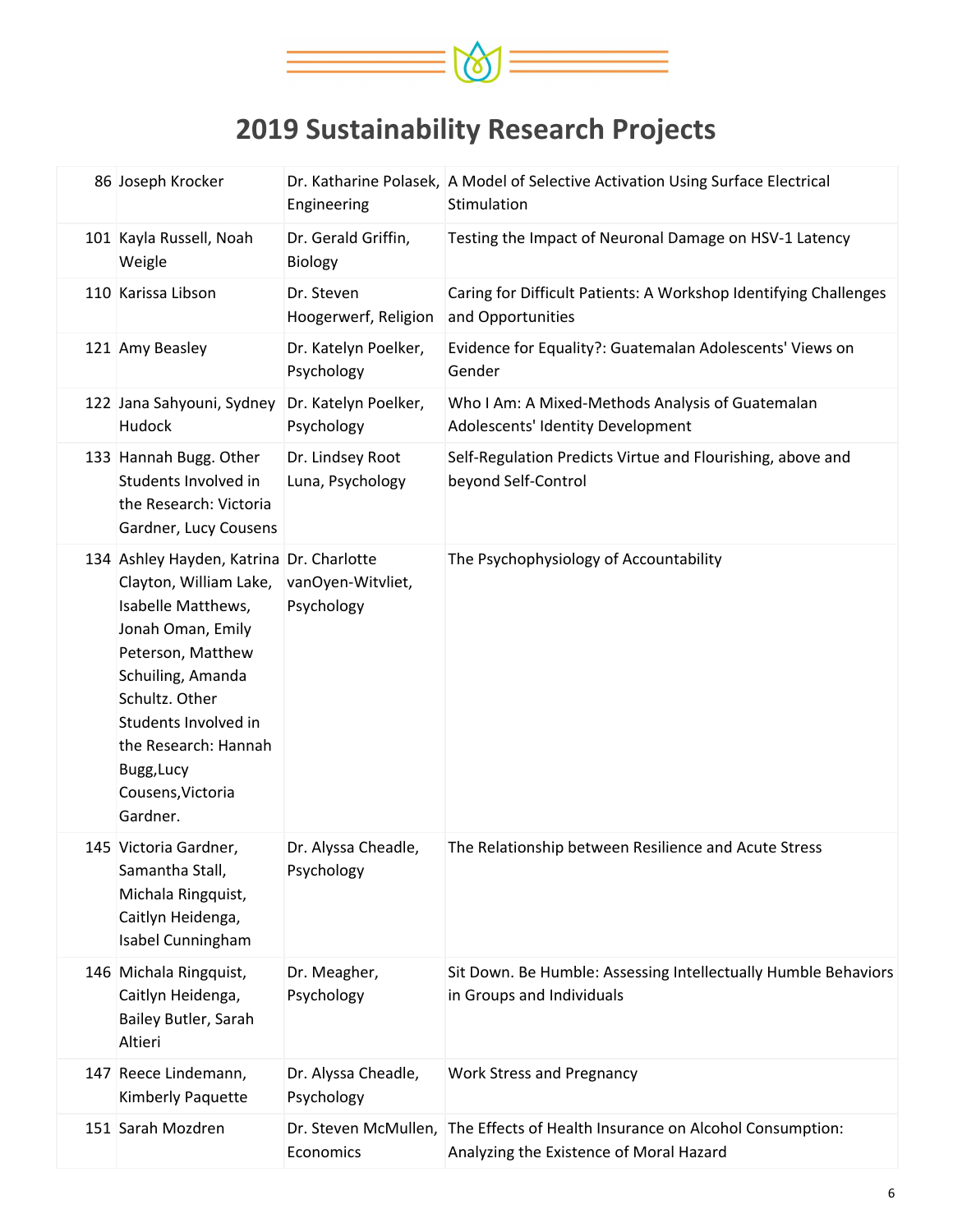

| 153 Kellen Gove                                                                                    | Economics                                                                                   | Dr. Steven McMullen, Exploring the Impact of Long Work Hours on Physical Health<br>Outcomes                                                                         |
|----------------------------------------------------------------------------------------------------|---------------------------------------------------------------------------------------------|---------------------------------------------------------------------------------------------------------------------------------------------------------------------|
| 157 Abigail Meder,<br>Elizabeth Woodford,<br>Darby Baird, Nathalia<br>Santos                       | Dr. Sonja<br>Trent-Brown,<br>Psychology                                                     | Acoustic Parameters of Child Speech                                                                                                                                 |
| 158 Darby Baird, Abby<br>Meder, Elizabeth<br>Woodford, Nathalia<br>Santos                          | Dr. Sonja<br>Trent-Brown,<br>Psychology                                                     | Child Speaker Identification: Accuracy, Reaction Time, and<br>Engagement with Children                                                                              |
| 160 Austin Hemenway,<br>Sophie Kleinheksel                                                         | Dr. Brian Rider,<br>Kinesiology                                                             | Examining Changes in Sleep Habits, Physiological Variables, and<br>Physical Activity Behaviors in Division III Female Soccer Players<br>during a Competitive Season |
| 169 Katherine Veldink.<br><b>Other Students</b><br>Involved in the<br>Research: Madelyn<br>Mikitka | Dr. Dennis Feaster,<br>Sociology and Social<br>Work                                         | Less Confusion, More Inclusion: Hope College Attitudes toward<br>the RFLA Program                                                                                   |
| 170 Hannah Kenny. Other<br>Students Involved in<br>the Research: Kate<br>Veldink                   | Dr. Dennis Feaster,<br>Sociology and Social<br>Work                                         | Hope College and Ready for Life: Kate's Story                                                                                                                       |
| 171 Jacob Wantoch                                                                                  | Dr. Aaron Franzen,<br>Sociology                                                             | Medical Students and the Kind of Doctors They Are Becoming                                                                                                          |
| 185 Keyshara Hudson,<br>Amelia Waalkes, David<br>Wang, Abigail Venlet                              | Dr. Marsely Kehoe,<br>Director, Mellon<br>Scholars Program in<br>the Arts and<br>Humanities | The Importance of the Virgin Mary as an Icon and the Evolution<br>of Her Representation                                                                             |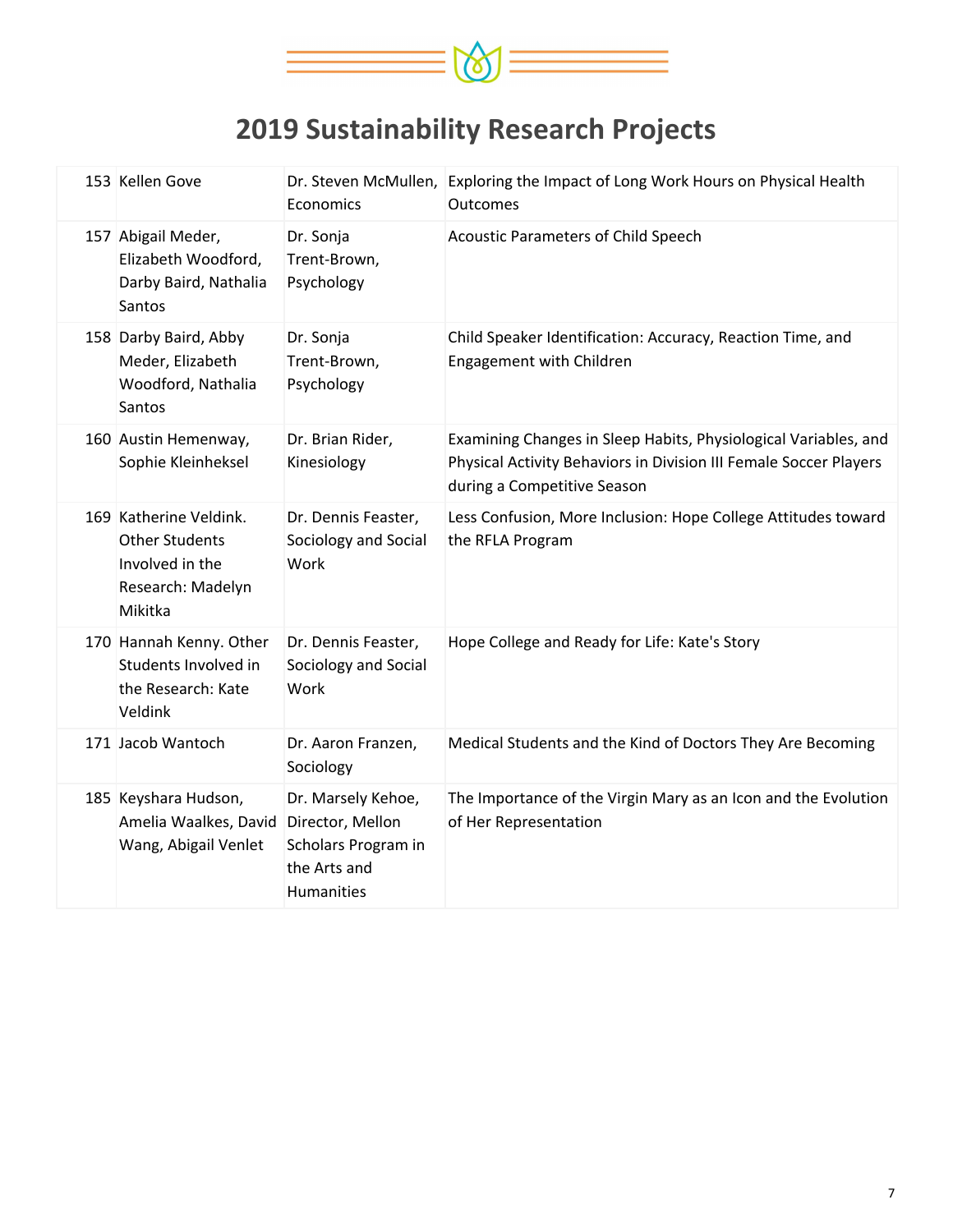

**COMMUNITY KNOWLEDGE |** The collective knowledge of the community is an incredible resource. The ability to tap into this wisdom is essential for continued growth. In both formal and informal channels, the community's knowledge and energy must be channeled to where it is needed.

| 84 Julia Hardy, Erica<br>Slenk. Other Students<br>Involved in the<br>Research: Jenny<br>Pedersen                    | Professor Susan Ipri<br>Brown, Engineering | <b>Engineering the Future Academy</b>                                                                                                                    |
|---------------------------------------------------------------------------------------------------------------------|--------------------------------------------|----------------------------------------------------------------------------------------------------------------------------------------------------------|
| 107 Elisabeth Cole                                                                                                  | Dr. Jane Finn, Special<br>Education        | CASA Enrichment Program 2018                                                                                                                             |
| 108 Reganne Diener,<br>Jessica McAlpine.<br><b>Other Students</b><br>Involved in the<br>Research: Nicole<br>Radgens | Dr. Jane Finn, Special<br>Education        | Communication Participation: Let's Have a Party!                                                                                                         |
| 140 Gordon VanWieren III                                                                                            | Dr. Steven McMullen,<br>Economics          | Neighborhood Effects on the Educational Attainment of<br><b>First-Generation Immigrants</b>                                                              |
| 148 Reece Lindemann,<br>Caleb Hoekstra                                                                              | Dr. Marcus fila,<br><b>Business</b>        | Delineating Higher Education Faculty Stress: Examining the<br>Role of Resources on Stressor-Strain Relationships from<br>Teaching, Research, and Service |
| 149 Andy Atkinson                                                                                                   | Dr. Steven McMullen,<br>Economics          | The Effects of Educational Attainment on U.S. Welfare Duration                                                                                           |
| 150 Heather Bonga                                                                                                   | Dr. Steven McMullen                        | Returns to Education: An Investigation into the Role of Gender<br>in Post-Graduation Salary                                                              |
| 192 Ernesta Cole                                                                                                    | Yolanda Vega, Phelps<br><b>Scholars</b>    | Phelps Scholar Alumni Project                                                                                                                            |
| 200 Mikayla Battistone                                                                                              | Dr. Sarah Southard,<br><b>Music</b>        | The Importance of Music Programs for At-Risk Youth within<br>Urban Schools                                                                               |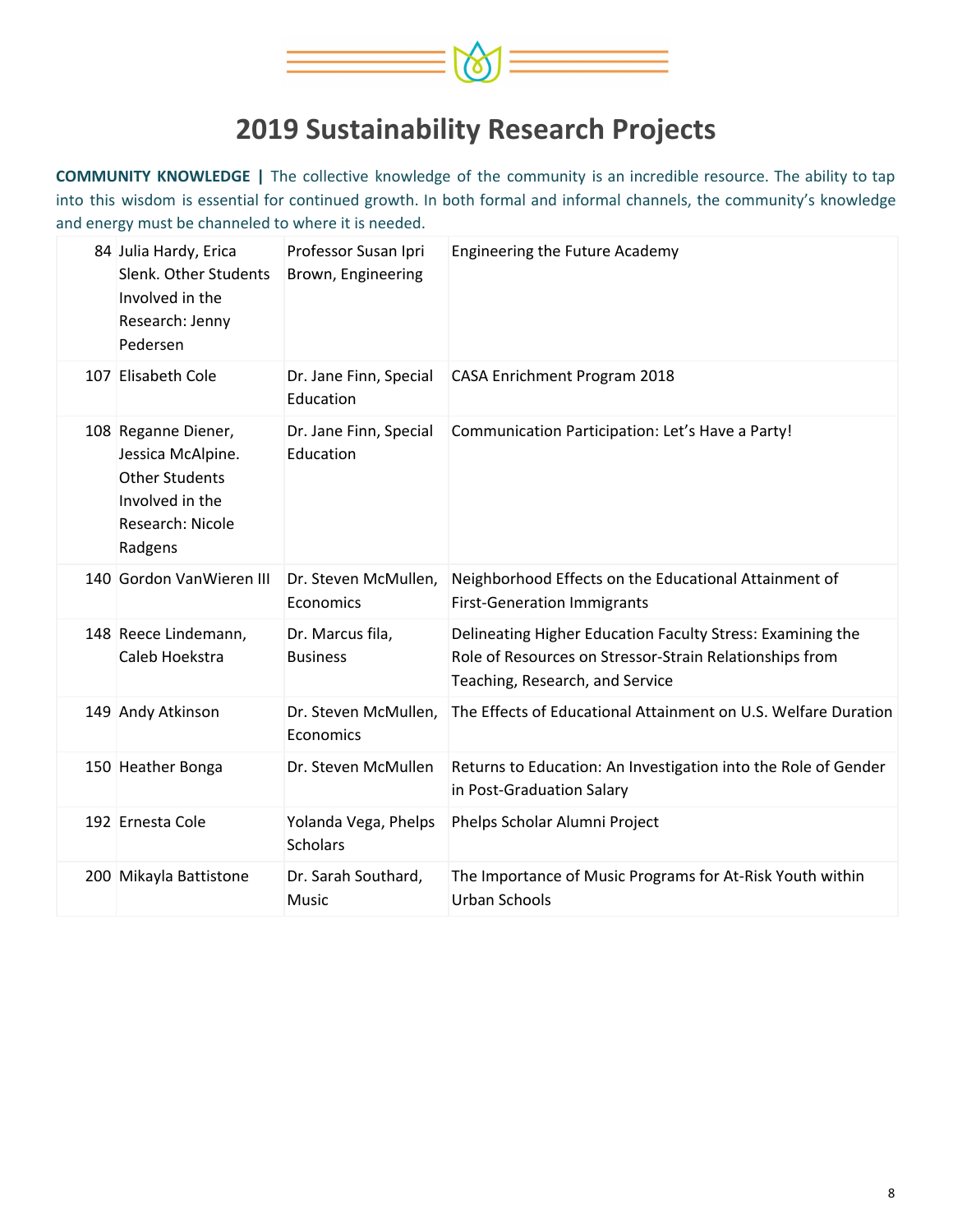

**ENVIRONMENTAL ACTION & AWARENESS |** The natural and built environments interact with one another over time with intended and unintended consequences. Educating the public on environmental protection and integrating these ideas into our city planning can change negative outcomes of the past and improve our future state.

| 60 Eleda Plouch                                                                                                                       | Dr. Elizabeth Sanford<br>and Dr. K. Greg Murray,<br><b>Chemistry and Biology</b>                | Isolation and Identification of Fungistatic Compounds from the<br><b>Seeds of Pioneer Species</b>                                                                                                 |
|---------------------------------------------------------------------------------------------------------------------------------------|-------------------------------------------------------------------------------------------------|---------------------------------------------------------------------------------------------------------------------------------------------------------------------------------------------------|
| 73 Elizabeth Morehead,<br>Cleveland Tarp. Other<br>Students Involved in the<br>Research: Max Huffman                                  | Dr. Hansen, Geology,<br>Geological &<br><b>Environmental Sciences</b>                           | The Role of Water-Fluxed and Water-Undersaturated Melting<br>in Garnetiferous Amphibolites across a Metamorphic Transect<br>in the Eastern Segment of the Sveconorwegian Orogen, SW<br>Sweden     |
| 74 Jonas Peterson, Jacob<br>VanderRoest, Daniel<br>Wade, Randal Wade,<br>Sarah Brokus. Other<br>Students Involved in the<br>Research: | Dr. Jonathan Peterson,<br>Geological &<br><b>Environmental Sciences</b>                         | A New Approach for Determining Size Distributions of Very<br>Fine Particles in Aqueous Suspensions                                                                                                |
| 75 Alexandra Donaldson                                                                                                                | <b>Professor Suzanne</b><br>DeVries-Zimmerman,<br>Geological &<br><b>Environmental Sciences</b> | Using Remote Sensing to Evaluate Historic and Current<br>Hydroecological Changes in a Great Lakes Interdunal<br>Wetland/Slack                                                                     |
| 76 Jacob Stid. Other<br>Students Involved in the<br>Research: Max Huffman,<br>lan Gorgenson                                           | Dr. Edward Hansen,<br>Geological and                                                            | Using Drone Acquired, High-Resolution, Multispectral Imaging<br>to Predict and Monitor Coastal Dune Mobility: An Example<br>Environmental Sciences   from the Southeastern Shore of Lake Michigan |
| 77 Samuel Heilman, Sally<br>Hakim, Emily Hamilton,<br>Marissa Lockwood                                                                | Dr. Kathy<br>Winnett-Murray,<br>Biology                                                         | Wildlife Activity Patterns at a Constructed Wetland Based On<br><b>Trail Cam Monitoring</b>                                                                                                       |
| 78 Katelyn DeWitt                                                                                                                     | Dr. Kathy<br>Winnett-Murray,<br>Biology                                                         | Environmental Value of Trees in the City of Holland                                                                                                                                               |
| 79 Analise Sala, Micaela<br>Wells                                                                                                     | Dr. K. Greg Murray,<br>Biology                                                                  | Assessing Hemlock Wooly Adelgid Impact on West Michigan<br><b>Dune Forests</b>                                                                                                                    |
| 80 Ryan Woodside                                                                                                                      | Dr. K. Greg Murray,<br>Biology                                                                  | The Murray Wolf Project                                                                                                                                                                           |
| 87 Camille Fogg                                                                                                                       | Dr. Courtney Peckens,<br>Engineering                                                            | Bio-Inspired Iterative Learning Techniques for More Effective<br>Control of Civil Infrastructure                                                                                                  |
| 88 Rachel Foy                                                                                                                         | Dr. Courtney Peckens,<br>Engineering                                                            | Bio-Inspired Control of Civil Infrastructure                                                                                                                                                      |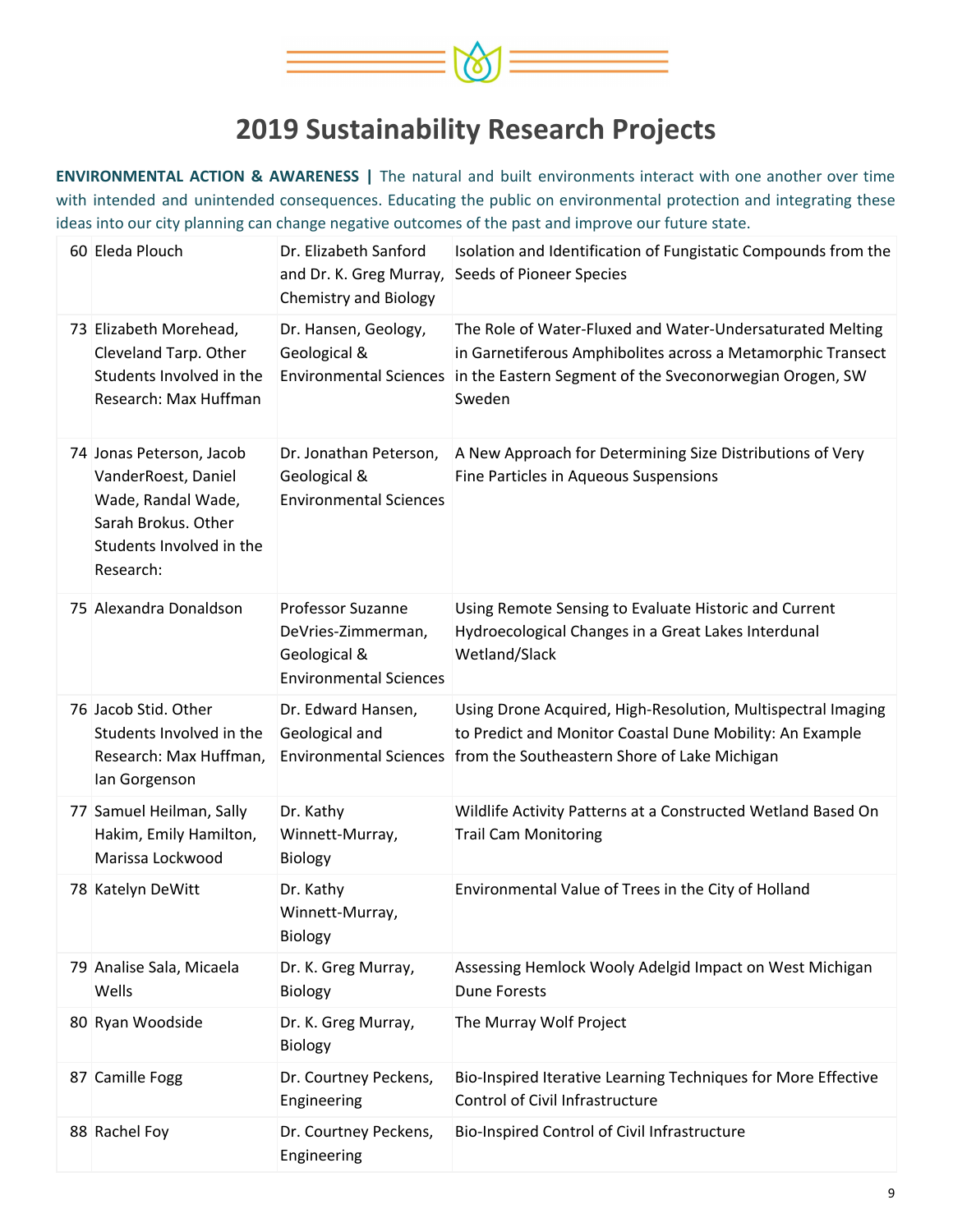

| 89 Cedric Porter, Taylor Rink Dr. Courtney Peckens,                                                                                                                      | Engineering                                                             | Wireless Sensor Networks for Long-Term Monitoring of Urban<br><b>Noise</b>                                           |
|--------------------------------------------------------------------------------------------------------------------------------------------------------------------------|-------------------------------------------------------------------------|----------------------------------------------------------------------------------------------------------------------|
| 91 Amy Olgers, Chelsea<br>Moore                                                                                                                                          | Geological and<br><b>Environmental Sciences</b>                         | Dr. Brian Bodenbender, A Reconnaissance of Microplastic Distribution in the Lake<br>Macatawa Watershed               |
| 92 Erin Kahn, Liam<br>Kleinheksel. Other<br>Students Involved in the<br>Research: Brandon<br>Bonilla, Carolyn Cooper,<br>Eric Schumann, Chris<br><b>Belica</b>           | Dr. Aaron Best, Biology                                                 | Monitoring of Chemical and Physical Water Quality<br>Parameters in the Macatawa Watershed                            |
| 93 Benjamin Fry, Jonas<br>Peterson, Jacob Stid,<br>Randal Wade, Sarah<br><b>Brokus</b>                                                                                   | Dr. Jonathan Peterson,<br>Geological &<br><b>Environmental Sciences</b> | A Reconnaissance Survey of Metals in Untreated Drinking<br>Water around the World                                    |
| 94 Daniel Wade, Jacob<br>VanderRoest, Cleveland<br>Tarp, Jacob Stid, Jonas<br>Peterson, Josiah<br>Peterson, Randal Wade,<br>Sarah Brokus                                 | Dr. Jonathan Peterson,<br>Geological &<br><b>Environmental Sciences</b> | A Global Reconnaissance Survey of Untreated Drinking Water<br>Sources: Potential Relationships to Worldwide Metadata |
| 95 Jade Laughlin, Tena Baar. Dr. Best, Biology<br>Other Students Involved<br>in the Research: Daniel<br>Settecerri, Meghana<br>Sunder, Taylor Lombard,<br>Lauren Eekhoff |                                                                         | Dominican Republic Water Quality Study Using Point-of-Use<br><b>Water Filters</b>                                    |
| 96 Jacob Peecher, Shannon<br>Smith. Other Students<br>Involved in the Research:<br>Megan Oostindie, Ford<br>Fishman                                                      | Dr. Aaron Best, Biology                                                 | Utilizing qPCR Methods to Investigate <i>Escherichia coli</i><br>Replication in Freshwater Environments              |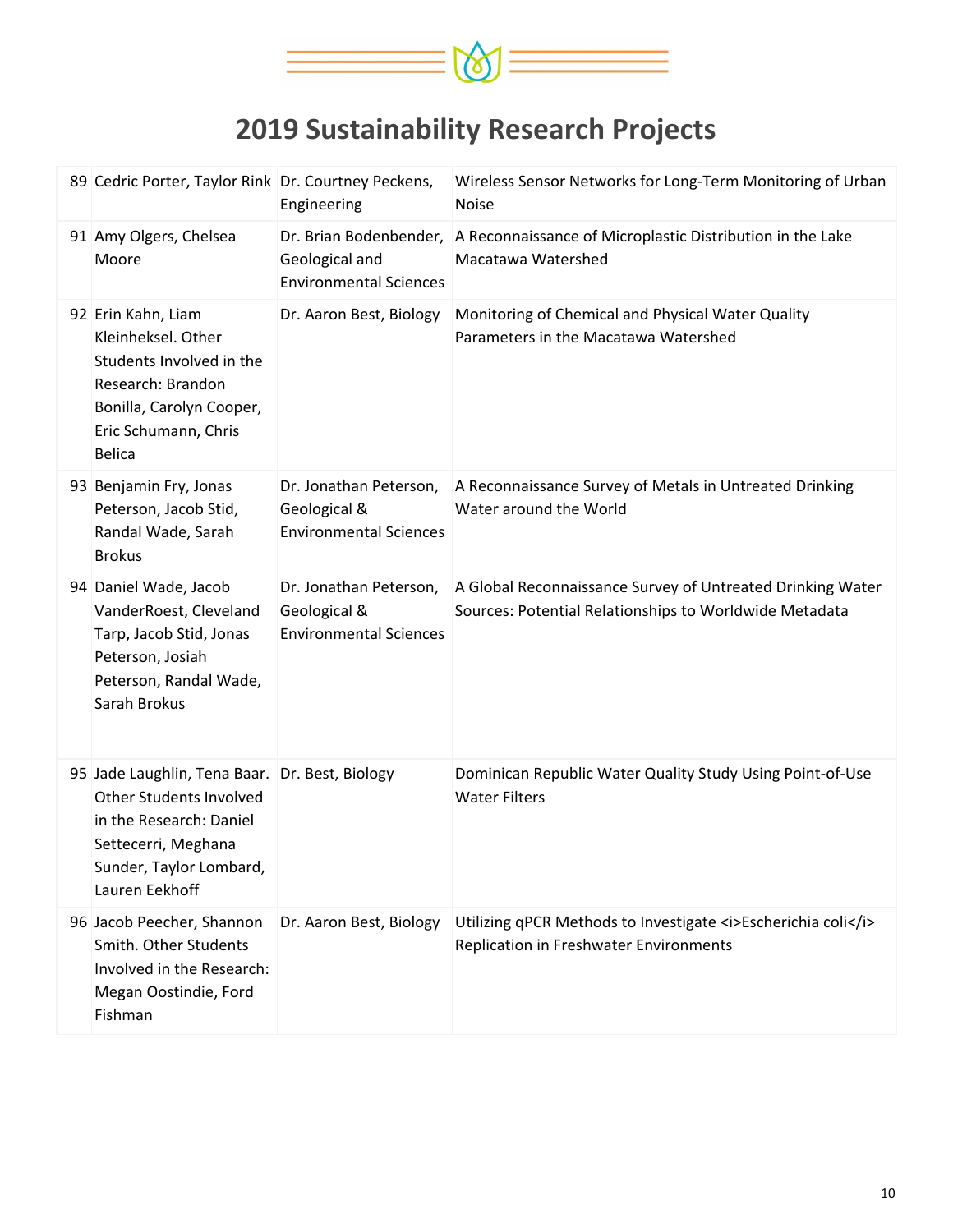

| 97 Eric Schumann, Abby<br>Pearch, Richard Pellizzari.<br>Other Students Involved<br>in the Research: Chris<br>Belica, Brandon Bonilla,<br>Carolyn Cooper, Erin<br>Kahn, Liam Kleinheksel,<br>John McMorris, Jacob<br>Peecher, Shannon Smith | Dr. Aaron Best, Biology                             | <b>Environmental Factors Affecting Bacterial Community</b><br>Composition in the Hypereutrophic Macatawa Watershed             |
|---------------------------------------------------------------------------------------------------------------------------------------------------------------------------------------------------------------------------------------------|-----------------------------------------------------|--------------------------------------------------------------------------------------------------------------------------------|
| 98 Chris Belica, Brandon<br>Bonilla, Ford Fishman.<br>Other Students Involved<br>in the Research: John<br>McMorris, Abby Pearch,<br>Jacob Peecher, Richard<br>Pellizzari, Eric Schumann,<br>Shannon Smith                                   | Dr. Aaron Best, Biology                             | Genomic and Physiological Characteristics of Novel Escherichia<br><b>Strains Isolated from Freshwater Sources</b>              |
| 105 Abby Couwenhoven,<br>Montserrat Dorantes.<br>Other Students Involved<br>in the Research: Shelby<br><b>Bowers</b>                                                                                                                        | Dr. Stephen Scogin,<br><b>Biology and Education</b> | How Pre-Service and In-Service Teachers' Philosophies Affect<br>Their Perceived Value of STREAM School                         |
| 106 Reese Yount                                                                                                                                                                                                                             | Dr. Stephen Scogin,<br><b>Biology and Education</b> | The Value of Outdoor-Based Programs on Students' Growth:<br>Does PBL-Based Learning Actively Enhance Students' Soft<br>Skills? |
| 152 Grant Taylor Miller                                                                                                                                                                                                                     | Dr. Steven McMullen                                 | The Effect of Air Quality on Labor Market Participation                                                                        |